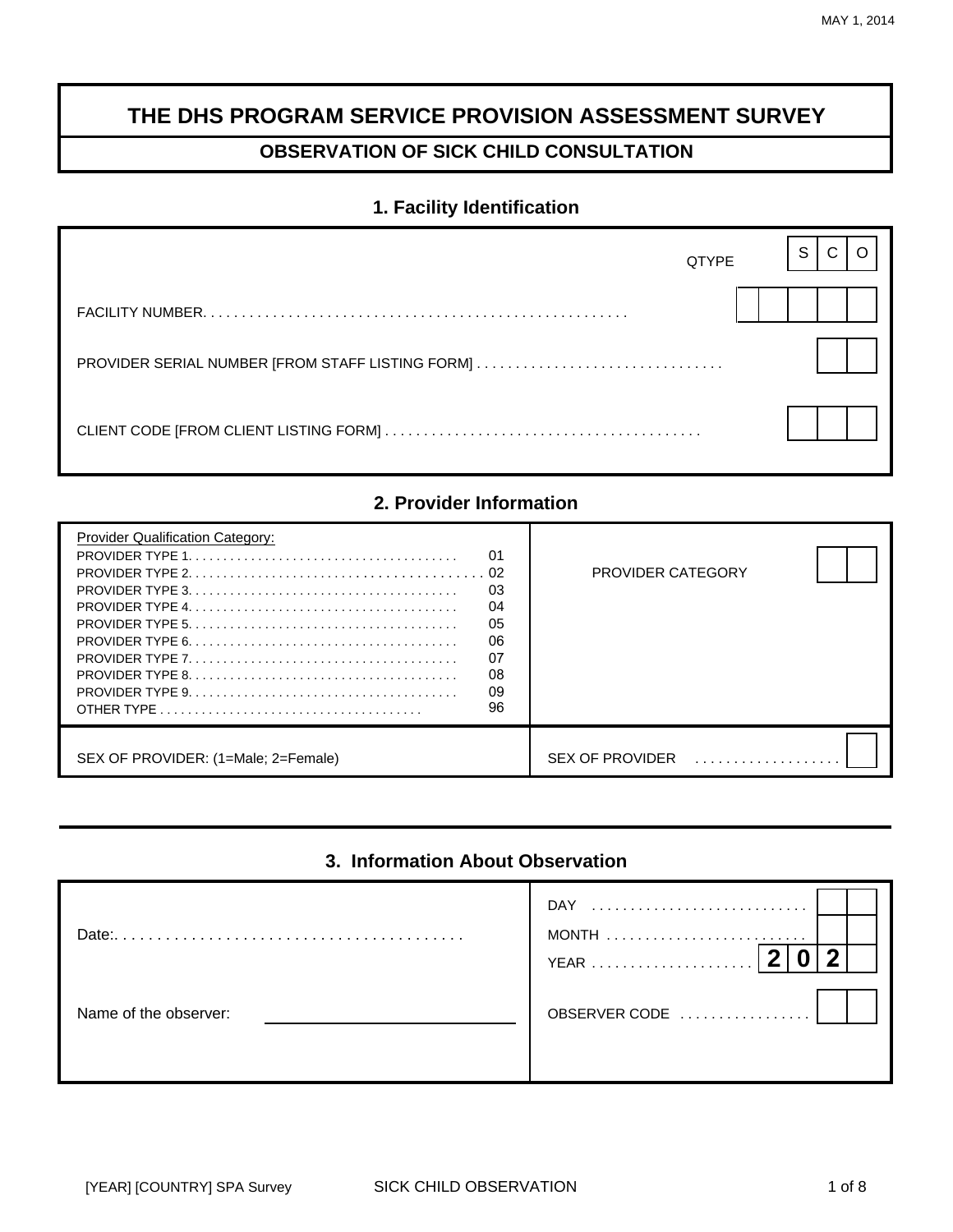### **4. OBSERVATION OF SICK CHILD CONSULTATION**

| NO. | <b>QUESTIONS</b>                                                                                                                                                                                                                                                                                                                                                                                                                                                                                                                                                                                                                                                                                                                                                                                                                                                                                                                                                                                                                                                                                                                                                                                                                   | GO TO<br>CODING CLASSIFICATION                                                              |  |  |
|-----|------------------------------------------------------------------------------------------------------------------------------------------------------------------------------------------------------------------------------------------------------------------------------------------------------------------------------------------------------------------------------------------------------------------------------------------------------------------------------------------------------------------------------------------------------------------------------------------------------------------------------------------------------------------------------------------------------------------------------------------------------------------------------------------------------------------------------------------------------------------------------------------------------------------------------------------------------------------------------------------------------------------------------------------------------------------------------------------------------------------------------------------------------------------------------------------------------------------------------------|---------------------------------------------------------------------------------------------|--|--|
|     | BEFORE OBSERVING THE CONSULTATION, OBTAIN PERMISSION FROM BOTH THE SERVICE PROVIDER<br>AND THE CLIENT. MAKE SURE THAT THE PROVIDER KNOWS THAT YOU ARE NOT THERE TO EVALUATE<br>HIM OR HER, AND THAT YOU ARE NOT AN "EXPERT" TO BE CONSULTED DURING THE SESSION.                                                                                                                                                                                                                                                                                                                                                                                                                                                                                                                                                                                                                                                                                                                                                                                                                                                                                                                                                                    |                                                                                             |  |  |
|     | READ TO PROVIDER: Hello. I am [OBSERVER]. I am representing the [IMPLEMENTING ORG]<br>We are conducting a study of health facilities in [COUNTRY] with the goal of finding ways to improve the<br>delivery of services. I would like to observe your consultation with this client in order to understand how<br>services for sick children are provided in this facility.<br>Information from this observation is confidential. Neither your name nor that of the client will be recorded.<br>The information acquired during this observation may be used by the MOH or other organizations to<br>improve services, or for research on health services; however, neither your name nor the names of your<br>clients will be entered in any database.<br>Do you have any questions for me? If at any point you feel uncomfortable you can ask me to leave.<br>However, we hope you won't mind our observing your consultation.<br>Do I have your permission to be present at this consultation?<br>Interviewer's signature<br>(Indicates respondent's willingness to participate)                                                                                                                                                 | 2 <sub>1</sub><br>$\boldsymbol{2}$<br>$\bf{0}$<br><b>MONTH</b><br><b>YEAR</b><br><b>DAY</b> |  |  |
| 100 | RECORD WHETHER PERMISSION WAS<br>RECEIVED FROM THE PROVIDER.                                                                                                                                                                                                                                                                                                                                                                                                                                                                                                                                                                                                                                                                                                                                                                                                                                                                                                                                                                                                                                                                                                                                                                       | YES  1<br>$+$ END                                                                           |  |  |
|     | READ TO CLIENT: Hello, I am______________. I am representing the [IMPLEMENTING ORG]<br>We are conducting a study of health services in [COUNTRY]. I would like to be present while you<br>are receiving services today in order to understand how sick child services are provided in this facility.<br>We are not evaluating the [NURSE/DOCTOR/PROVIDER] or the facility. And although information from<br>this observation may be provided to researchers for analyses, neither your name nor the date of service<br>will be provided in any shared data, so your identity and any information about you will remain completely<br>confidential.<br>Please know that whether you decide to allow me to observe your visit is completely voluntary and that<br>whether you agree to participate or not will not affect the services you receive. If at any point you would<br>prefer I leave please feel free to tell me.<br>After the consultation, my colleague would like to talk with you about your experience here today. Do<br>you have any questions for me at this time? Do I have your permission to be present at this consultation?<br>Interviewer's signature<br>(Indicates respondent's willingness to participate) |                                                                                             |  |  |
| 101 | RECORD WHETHER PERMISSION WAS<br>RECEIVED FROM THE CARETAKER.                                                                                                                                                                                                                                                                                                                                                                                                                                                                                                                                                                                                                                                                                                                                                                                                                                                                                                                                                                                                                                                                                                                                                                      | YES  1<br>NO 2<br>$+$ END                                                                   |  |  |
| 102 | RECORD THE TIME THE OBSERVATION STARTED                                                                                                                                                                                                                                                                                                                                                                                                                                                                                                                                                                                                                                                                                                                                                                                                                                                                                                                                                                                                                                                                                                                                                                                            | .                                                                                           |  |  |
| 103 | IS THIS THE FIRST OBSERVATION FOR THIS<br>PROVIDER FOR THIS SERVICE?                                                                                                                                                                                                                                                                                                                                                                                                                                                                                                                                                                                                                                                                                                                                                                                                                                                                                                                                                                                                                                                                                                                                                               | YES  1<br>NO  2                                                                             |  |  |
| 104 | RECORD SEX OF THE CHILD.<br>CONFIRM SEX OF CHILD WITH THE PROVIDER                                                                                                                                                                                                                                                                                                                                                                                                                                                                                                                                                                                                                                                                                                                                                                                                                                                                                                                                                                                                                                                                                                                                                                 | MALE  1<br>FEMALE 2                                                                         |  |  |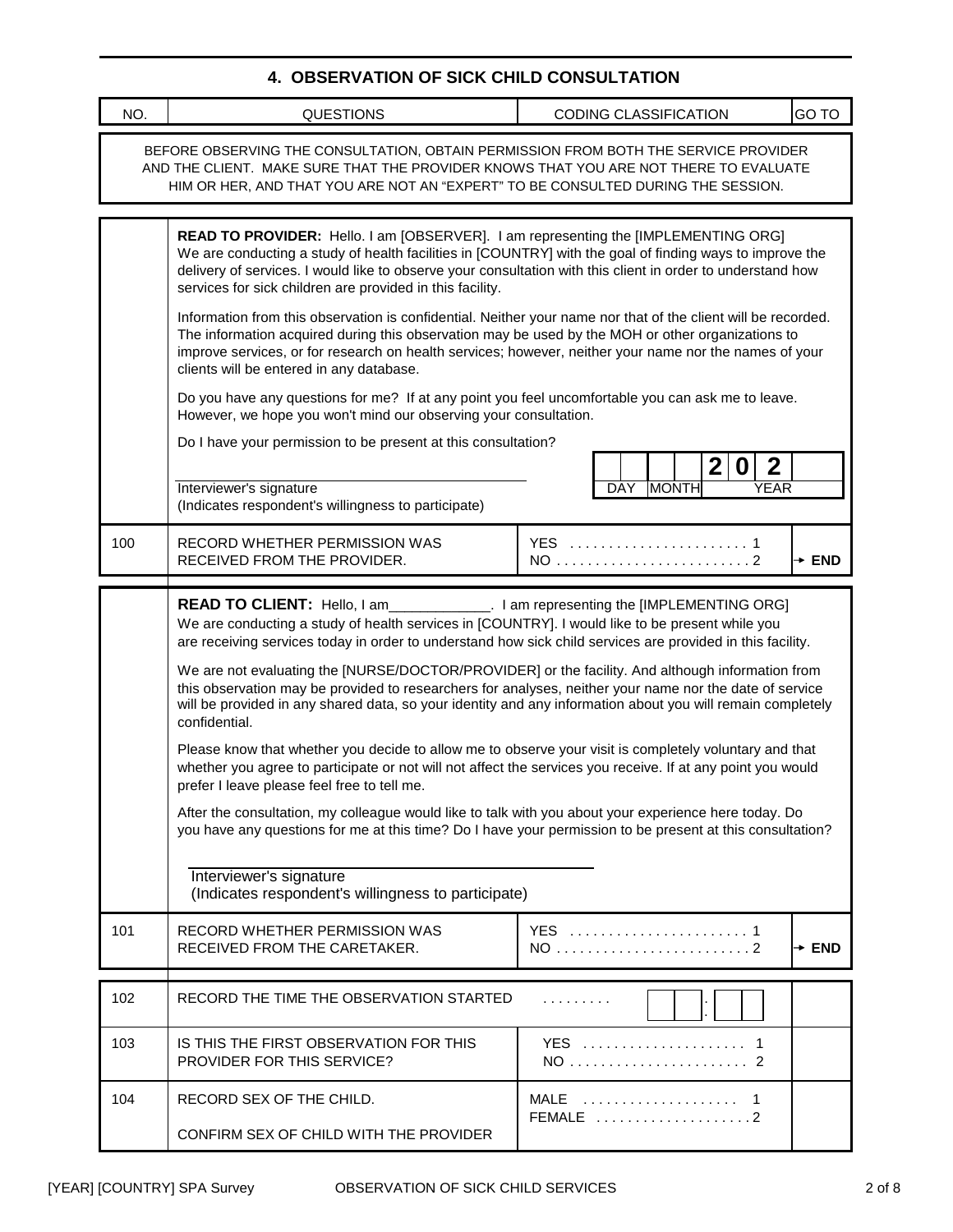#### **5. PROVIDER INTERACTION WITH CARETAKER AND CHILD**

| NO.                                                                                                                                                                                                  | QUESTIONS / OBSERVATIONS                                                                                                          | <b>CODES</b> |  |  |  |
|------------------------------------------------------------------------------------------------------------------------------------------------------------------------------------------------------|-----------------------------------------------------------------------------------------------------------------------------------|--------------|--|--|--|
| FOR EACH OF THE GROUPS THAT FOLLOW, CIRCLE ANY ACTIONS TAKEN BY THE PROVIDER OR THE<br>CLIENT. IF NO ACTION IN THE GROUP IS TAKEN, CIRCLE "Y" FOR EACH GROUP AT THE END OF<br><b>THE OBSERVATION</b> |                                                                                                                                   |              |  |  |  |
|                                                                                                                                                                                                      | <b>CLIENT HISTORY</b>                                                                                                             |              |  |  |  |
| 105                                                                                                                                                                                                  | RECORD WHETHER A PROVIDER ASKED ABOUT OR WHETHER THE CARETAKER MENTIONED<br>THAT THE CHILD HAD ANY OF THE FOLLOWING MAIN SYMPTOMS |              |  |  |  |
| 01                                                                                                                                                                                                   | Fever                                                                                                                             | A            |  |  |  |
| 02                                                                                                                                                                                                   | Cough or difficult breathing (e.g., fast breathing or chest in-drawing)                                                           | B            |  |  |  |
| 03                                                                                                                                                                                                   | Diarrhea                                                                                                                          | C            |  |  |  |
| 04                                                                                                                                                                                                   | Ear pain or discharge                                                                                                             | D            |  |  |  |
| 05                                                                                                                                                                                                   | None of the above                                                                                                                 | Y            |  |  |  |
| 106                                                                                                                                                                                                  | RECORD WHETHER A PROVIDER ASKED ABOUT OR WHETHER THE CARETAKER MENTIONED<br>ANY OF THE FOLLOWING GENERAL DANGER SIGNS             |              |  |  |  |
| 01                                                                                                                                                                                                   | Child is unable to drink or breastfeed                                                                                            | A            |  |  |  |
| 02                                                                                                                                                                                                   | Child vomits everything                                                                                                           | B            |  |  |  |
| 03                                                                                                                                                                                                   | Child has had convulsions with this illness                                                                                       | C            |  |  |  |
| 04                                                                                                                                                                                                   | None of the above                                                                                                                 | Y            |  |  |  |
| 107                                                                                                                                                                                                  | RECORD WHETHER A PROVIDER CHECKED FOR SUSPECTED SYMPTOMATIC HIV<br><b>INFECTION BY ASKING FOR ANY OF THE FOLLOWING:</b>           |              |  |  |  |
| 01                                                                                                                                                                                                   | Mother's HIV status                                                                                                               | A            |  |  |  |
| 02                                                                                                                                                                                                   | TB disease in any parent in the last 5 years                                                                                      | B            |  |  |  |
| 03                                                                                                                                                                                                   | Two or more episodes of diarrhea in child each lasting 14 days or more                                                            | C            |  |  |  |
| 04                                                                                                                                                                                                   | None of the above                                                                                                                 | Υ            |  |  |  |

# **PHYSICAL EXAMS**

| 108             | RECORD WHETHER A PROVIDER PERFORMED ANY OF THE FOLLOWING PHYSICAL<br><b>EXAMINATIONS ON THE SICK CHILD</b> |   |
|-----------------|------------------------------------------------------------------------------------------------------------|---|
| 01              | Took child's temperature by thermometer                                                                    | A |
| 02              | Felt the child for fever or body hotness                                                                   | B |
| 03              | Counted respiration (breaths) for 60 seconds                                                               | C |
| 04              | Auscultated child (listen to chest with stethoscope) or count pulse                                        | D |
| 05              | Checked skin turgor for dehydration (e.g., pinch abdominal skin)                                           | E |
| 06              | Checked for pallor by looking at palms                                                                     | F |
| 07              | Checked for pallor by looking at conjunctiva                                                               | G |
| 08              | Looked into child's mouth                                                                                  | H |
| 09              | Checked for neck stiffness                                                                                 |   |
| 10              | Looked in child's ear                                                                                      | J |
| 11              | Felt behind child's ear                                                                                    | Κ |
| 12 <sup>2</sup> | Undressed child to examine (up to shoulders/down to ankles)                                                | L |
| 13              | Pressed both feet to check for edema                                                                       | M |
| 14              | Weighed the child                                                                                          | N |
| 15              | Plotted weight on growth chart                                                                             | O |
| 16              | Checked for enlarged lymph nodes in 2 or more of the following sites: neck, axillae, groin                 | P |
| 17              | None of the above                                                                                          | Y |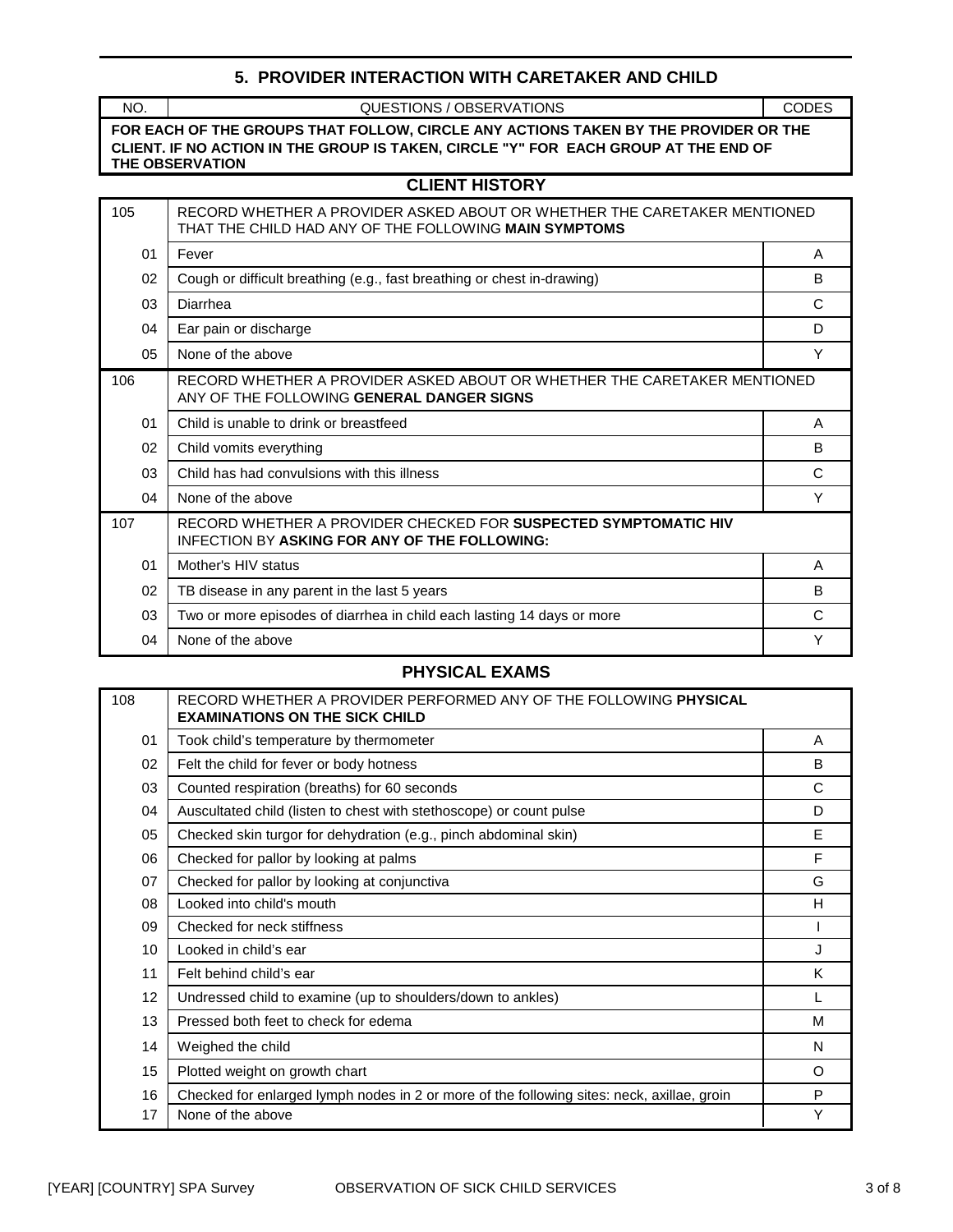| o IIIEI\ Aoocoomen Ig |                                                                                                                                                                                                                                         |   |
|-----------------------|-----------------------------------------------------------------------------------------------------------------------------------------------------------------------------------------------------------------------------------------|---|
| 109                   | RECORD WHETHER A PROVIDER ASKED ABOUT OR PERFORMED OTHER ASSESSMENTS<br>OF THE CHILD'S HEALTH BY DOING ANY OF THE FOLLOWING:                                                                                                            |   |
| 01                    | Offered the child something to drink or asked the mother to put the child to the breast<br>MARK AS YES IF YOU OBSERVE CHILD DRINKS OR BREASTFEEDS DURING VISIT                                                                          | A |
| 02                    | Asked about normal feeding habits or practices when the child is not ill                                                                                                                                                                | B |
| 03                    | Asked about normal <b>breastfeeding</b> habits or practices when the child is not ill                                                                                                                                                   | C |
| 04                    | Asked about feeding or breastfeeding habits or practices for child during this illness                                                                                                                                                  | D |
| 05                    | Mentioned the child's weight or growth to the caretaker, or discussed growth chart                                                                                                                                                      | E |
| 06                    | Looked at the child's immunization card or asked caretaker about child vaccination<br>history                                                                                                                                           | F |
| 07                    | Asked if child received Vitamin A within past 6 months                                                                                                                                                                                  | G |
| 08                    | Looked at the child's health card either before beginning the<br>consultation, or while collecting information from the caretaker, or while examining the<br>child<br>THIS ITEM MAY BE EITHER THE VACCINATION CARD OR OTHER HEALTH CARD | Н |
| 09                    | Wrote on the child's health card                                                                                                                                                                                                        |   |
| 10                    | Asked if child received any de-worming medication in last 6 months                                                                                                                                                                      | J |
| 11                    | None of the above                                                                                                                                                                                                                       | Y |

#### **COUNSELING OF CARETAKER**

| 110 | RECORD WHETHER A PROVIDER DID ANY OF THE FOLLOWING                                       |   |
|-----|------------------------------------------------------------------------------------------|---|
| 01  | Provided general information about feeding or breastfeeding the child even when not sick |   |
| 02  | Told the caretaker to give extra fluids to the child during this illness                 | в |
| 03  | Told the caretaker to continue feeding the child during this illness                     |   |
| 04  | Told the caretaker what illness(es) the child has                                        |   |
| 05  | Described signs and/or symptoms in the child for which to immediately bring child back   |   |
| 06  | Used a visual aid to educate caretaker                                                   |   |
| 07  | None of the above                                                                        |   |

# **ADDITIONAL COUNSELING**

| 111 | RECORD WHETHER A PROVIDER DID ANY OF THE FOLLOWING<br>THIS REFERS ONLY TO MEDICINES THAT THE CARETAKER WILL GIVE TO THE SICK CHILD AT<br>HOME AND DOES NOT INCLUDE STAT DOSES OR ONE TIME MEDS GIVEN TO THE CHILD DURING<br>THE VISIT (E.G., ORS OR PAIN MEDICINE) FOR URGENT TREATMENT OF SYPMTOMS. |   |
|-----|------------------------------------------------------------------------------------------------------------------------------------------------------------------------------------------------------------------------------------------------------------------------------------------------------|---|
| 01  | Prescribed or provided oral medications during or after consultation                                                                                                                                                                                                                                 | A |
| 02  | Explained how to administer oral treatment(s)                                                                                                                                                                                                                                                        | в |
| 03  | Asked the caretaker to repeat the instructions for giving medications at home                                                                                                                                                                                                                        |   |
| 04  | Gave the first dose of the oral treatment                                                                                                                                                                                                                                                            |   |
| 05  | Discuss follow-up visit for the sick child                                                                                                                                                                                                                                                           | F |
| 06  | None of the above                                                                                                                                                                                                                                                                                    |   |

## **OTHER ASSESSMENTS**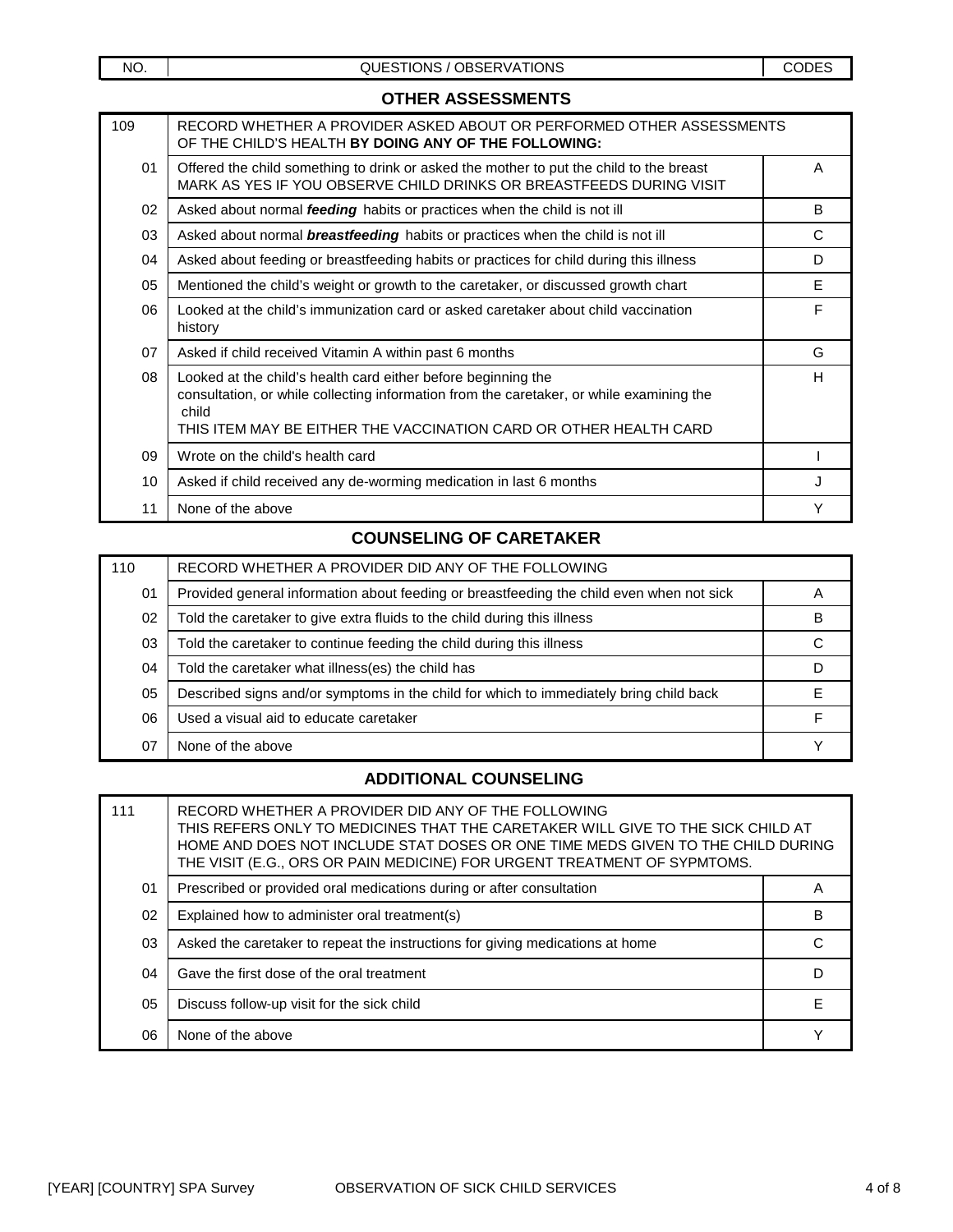# **REFERRALS AND ADMISSIONS**

| 112             | RECORD WHETHER THE PROVIDER DID ANY OF THE FOLLOWING                                                              |                                                                                                                                                                          |                  |    |
|-----------------|-------------------------------------------------------------------------------------------------------------------|--------------------------------------------------------------------------------------------------------------------------------------------------------------------------|------------------|----|
| 01              | RECOMMEND THAT CHILD BE HOSPITALIZED URGENTLY (I.E., ADMITTED TO<br>THE HOSPITAL OR REFERRED TO ANOTHER HOSPITAL) |                                                                                                                                                                          |                  | A  |
| 02 <sub>o</sub> | REFERRED CHILD TO ANOTHER PROVIDER WITHIN FACILITY FOR OTHER CARE                                                 |                                                                                                                                                                          |                  | B. |
| 03              | REFERRED CHILD FOR A LABORATORY TEST WITHIN OR OUTSIDE FACILITY                                                   |                                                                                                                                                                          |                  | C  |
| 04              | EXPLAINED THE REASON FOR (ANY) REFERRAL                                                                           |                                                                                                                                                                          | D                |    |
| 0 <sub>5</sub>  | <b>GAVE REFERRAL SLIP TO CARETAKER</b>                                                                            |                                                                                                                                                                          |                  | E  |
| 06              | EXPLAINED WHERE (OR TO WHOM) TO GO                                                                                |                                                                                                                                                                          | F                |    |
| 07              | PROVIDER EXPLAINED WHEN TO GO FOR REFERRAL                                                                        |                                                                                                                                                                          |                  | G  |
| 08              | NONE OF THE ABOVE                                                                                                 |                                                                                                                                                                          |                  | Y  |
| 113             | WHAT WAS THE OUTCOME OF THIS<br>CONSULTATION?<br><b>[THIS IS THE POINT WHEN THE</b><br>OBSERVATION IS CONCLUDED]  | TREATED AND SENT HOME<br>CHILD REFERRED TO<br>PROVIDER, SAME FACILITY 2<br>CHILD ADMITTED, SAME<br>FACILITY<br>CHILD SENT TO LAB.<br>CHILD REFERRED TO<br>OTHER FACILITY | 1<br>3<br>4<br>5 |    |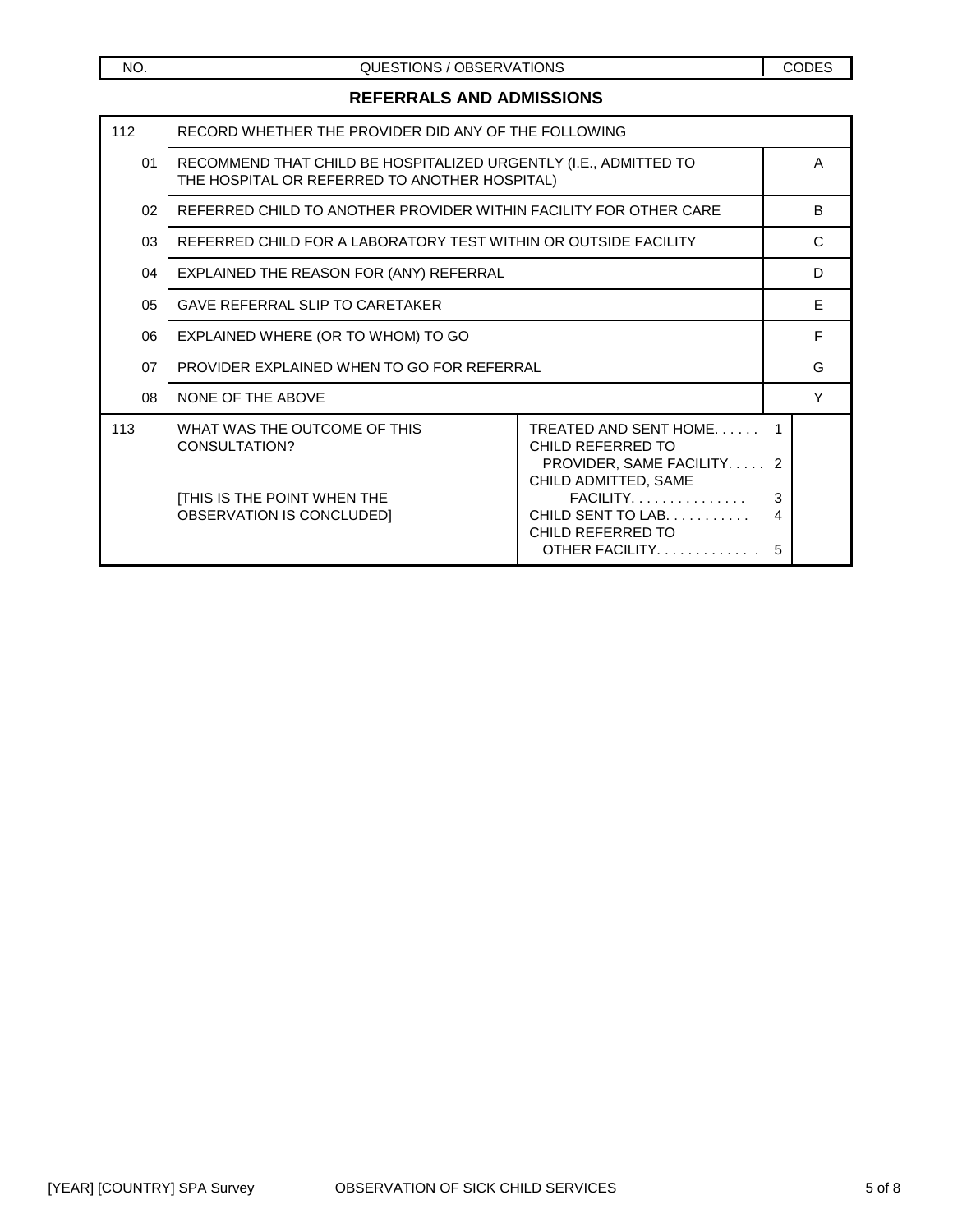#### **6. DIAGNOSIS**

|     | ASK THE PROVIDER TO TELL YOU THE DIAGNOSIS FOR THE SICK CHILD. IF A DIAGNOSIS OF<br>DEHYDRATION WAS MADE, ASK IF IT WAS SEVERE, MILD, OR MODERATE AND INDICATE ACCORDINGLY.<br>FOR ANY OTHER DIAGNOSIS, SIMPLY CIRCLE THE DIAGNOSIS MADE. |                                                   |  |
|-----|-------------------------------------------------------------------------------------------------------------------------------------------------------------------------------------------------------------------------------------------|---------------------------------------------------|--|
|     | DIAGNOSIS (OR MAIN SYMPTOM, IF NO DIAGNOSIS)                                                                                                                                                                                              |                                                   |  |
| 201 | <b>DEHYDRATION</b>                                                                                                                                                                                                                        |                                                   |  |
|     |                                                                                                                                                                                                                                           | 1<br>2<br>3<br>4                                  |  |
| 202 | <b>RESPIRATORY SYSTEM</b>                                                                                                                                                                                                                 |                                                   |  |
|     | UPPER RESPIRATORY INFECTION (URI) / ACUTE RESPIRATORY ILLNESS (ARI).                                                                                                                                                                      | A<br>в<br>C<br>D<br>E<br>Y                        |  |
| 203 | <b>DIGESTIVE SYSTEM / INTESTINAL</b>                                                                                                                                                                                                      |                                                   |  |
|     |                                                                                                                                                                                                                                           | A<br>C<br>D<br>X<br>Υ                             |  |
| 204 | <b>MALARIA</b>                                                                                                                                                                                                                            |                                                   |  |
|     |                                                                                                                                                                                                                                           | $\mathbf{1}$<br>2<br>3<br>4                       |  |
| 205 | <b>FEVER/MEASLES</b>                                                                                                                                                                                                                      |                                                   |  |
|     | MEASLES WITH COMPLICATIONS (E.G., MOUTH/EYE OR SEVERE).                                                                                                                                                                                   | 1<br>$\overline{2}$<br>3<br>4<br>5<br>6<br>7<br>8 |  |
| 206 | <b>EAR</b>                                                                                                                                                                                                                                |                                                   |  |
|     |                                                                                                                                                                                                                                           | Α<br>В<br>С<br>х<br>Y                             |  |
| 207 | <b>THROAT</b>                                                                                                                                                                                                                             |                                                   |  |
|     | OTHER THROAT DIAGNOSIS (SPECIFY)                                                                                                                                                                                                          | 3                                                 |  |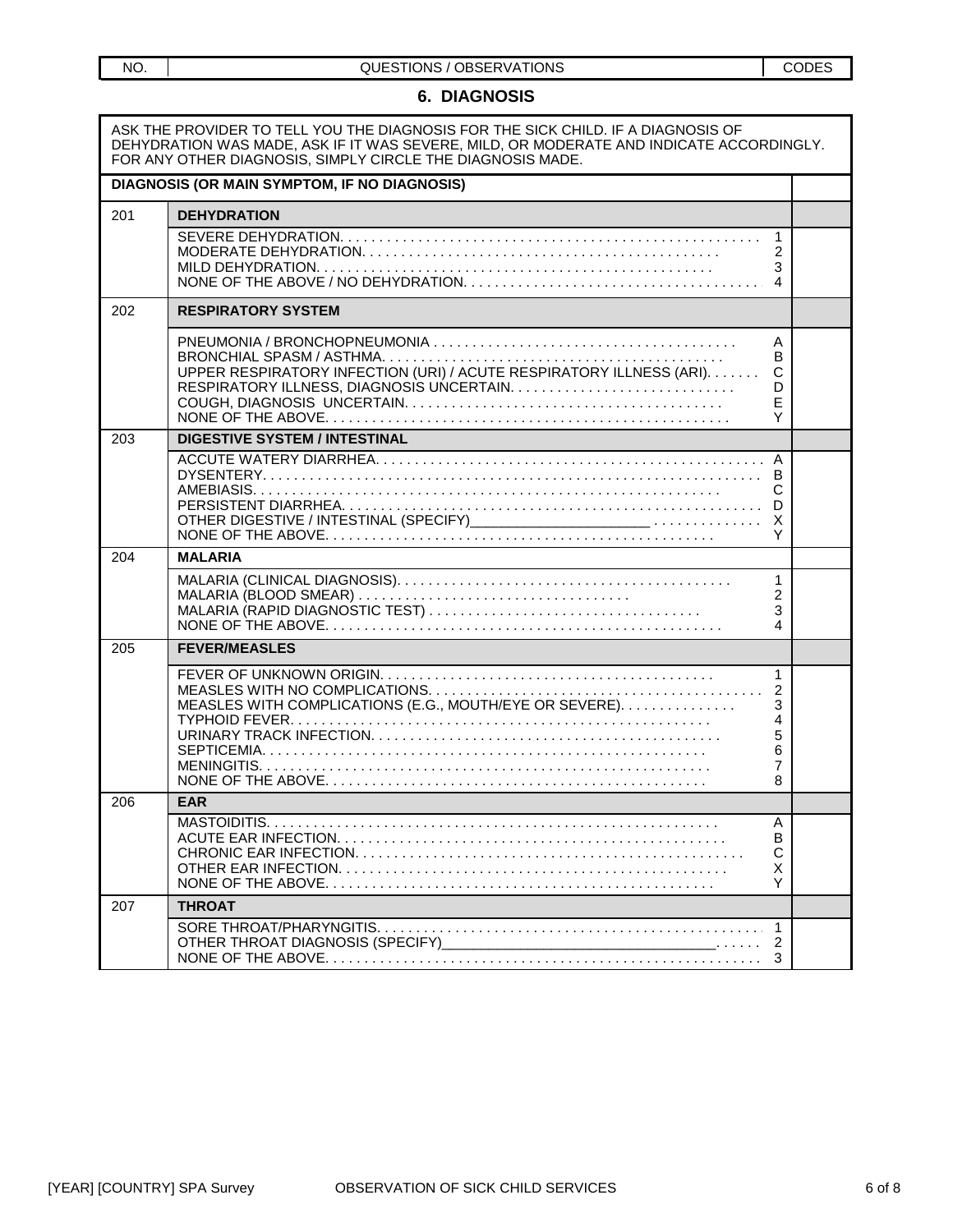|     | QUESTIONS / OBSERVATIONS |  |
|-----|--------------------------|--|
| 208 | <b>OTHER DIAGNOSIS</b>   |  |
|     | ARSESS                   |  |

## **7. TREATMENT**

| Did you prescribe any treatment today for this<br>209                                                              | ASK ABOUT THE TREATMENT THAT WAS EITHER PRESCRIBED OR PROVIDED. PROMPT IF NECESSARY. |  |  |  |  |  |
|--------------------------------------------------------------------------------------------------------------------|--------------------------------------------------------------------------------------|--|--|--|--|--|
| child?<br>IF YES, CIRCLE ALL TREATMENTS THAT<br>WERE PRESCRIBED OR PROVIDED TO CHILD<br>IN THE FOLLOWING QUESTIONS | 215<br>l →                                                                           |  |  |  |  |  |
| <b>GENERAL TREATMENT</b><br>210                                                                                    |                                                                                      |  |  |  |  |  |
| BENZYL PENICILLIN INJECTION<br>01                                                                                  | A                                                                                    |  |  |  |  |  |
| OTHER ANTIBIOTIC INJECTION<br>02                                                                                   | B                                                                                    |  |  |  |  |  |
| <b>OTHER INJECTION</b><br>03                                                                                       | C                                                                                    |  |  |  |  |  |
| CO-TRIMOXAZOLE TABLETS<br>04                                                                                       | D                                                                                    |  |  |  |  |  |
| <b>CO-TRIMOXAZOLE SYRUP</b><br>05                                                                                  | E                                                                                    |  |  |  |  |  |
| AMOXICILLIN CAPSULES<br>06                                                                                         | F                                                                                    |  |  |  |  |  |
| <b>AMOXICILLIN SYRUP</b><br>07                                                                                     | G                                                                                    |  |  |  |  |  |
| OTHER ANTIBIOTIC TABLET/SYRUP<br>08                                                                                | H                                                                                    |  |  |  |  |  |
| PARACETAMOL<br>09                                                                                                  | T.                                                                                   |  |  |  |  |  |
| OTHER FEVER REDUCING MEDICINE<br>10                                                                                | J                                                                                    |  |  |  |  |  |
| <b>ZINC</b><br>11                                                                                                  | Κ                                                                                    |  |  |  |  |  |
| VITAMINS (OTHER THAN VITAMIN A)<br>12                                                                              | L                                                                                    |  |  |  |  |  |
| COUGH SYRUPS/OTHER MEDICATION<br>13                                                                                | M                                                                                    |  |  |  |  |  |
| NONE OF THE ABOVE<br>14                                                                                            | Y                                                                                    |  |  |  |  |  |
| 211<br><b>RESPIRATORY</b>                                                                                          |                                                                                      |  |  |  |  |  |
| NEBULISER OR INHALER<br>01                                                                                         | A                                                                                    |  |  |  |  |  |
| INJECTABLE BRONCHODILATOR (E.G., ADRENALINE)<br>02                                                                 | B                                                                                    |  |  |  |  |  |
| ORAL BRONCHODILATOR<br>03                                                                                          | C                                                                                    |  |  |  |  |  |
| DRY EAR BY WICKING<br>04                                                                                           | D                                                                                    |  |  |  |  |  |
| NONE OF THE ABOVE<br>05                                                                                            | Y                                                                                    |  |  |  |  |  |
| 212<br><b>MALARIA</b>                                                                                              |                                                                                      |  |  |  |  |  |
| <b>INJECTABLE QUININE</b><br>01                                                                                    | A                                                                                    |  |  |  |  |  |
| INJECTABLE ARTEMETHER / ARTESUNATE<br>02                                                                           | B                                                                                    |  |  |  |  |  |
| OTHER INJECTABLE ANTIMALARIAL (E.G., FANSIDAR)<br>03                                                               | $\mathsf C$                                                                          |  |  |  |  |  |
| SUPPOSITORY ARTEMETHER / ARTESUNATE<br>04                                                                          | D                                                                                    |  |  |  |  |  |
| ORAL ACT/AL (E.G., COARTEM)<br>05                                                                                  | E.                                                                                   |  |  |  |  |  |
| ORAL ARTEMETER / ARTESUNATE<br>06                                                                                  | F                                                                                    |  |  |  |  |  |
| ORAL AMODIAQUINE<br>07                                                                                             | G                                                                                    |  |  |  |  |  |
| ORAL FANSIDAR (SP)<br>08                                                                                           | н                                                                                    |  |  |  |  |  |
|                                                                                                                    | T.                                                                                   |  |  |  |  |  |
| ORAL QUININE<br>09                                                                                                 |                                                                                      |  |  |  |  |  |
| OTHER ORAL ANTIMALARIAL<br>10                                                                                      | J                                                                                    |  |  |  |  |  |